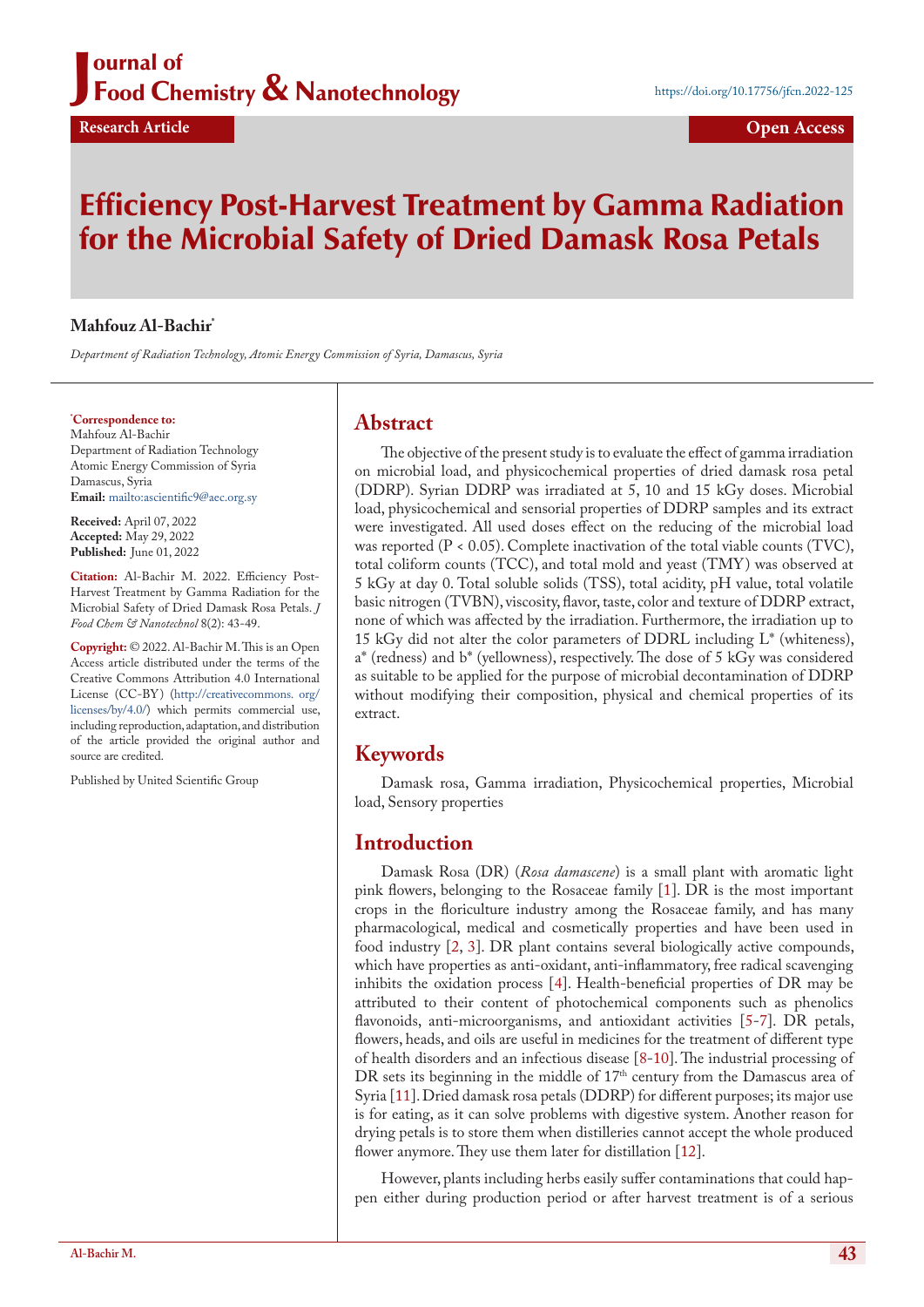problem [\[13](#page-5-8)]. Being produced and harvested in a hot and high humid climate conditions, satisfy safe methods must be used for herbs and medical plants. Otherwise, it can lead to spoiling the product and increase the food borne disease with high counts in microorganisms [14]. The use of safe techniques is mandatory both for consumers and environment [[15\]](#page-5-9).

Several methods are applied for decontamination of plant products such as fumigation, heating and irradiation techniques [\[16](#page-5-10), [17\]](#page-5-11). Food products irradiation is one of the new preserving technique that use ionizing radiation treatment to eliminate, prevent growth or reduce the count of unwanted microorganisms [[18\]](#page-5-12). The using of gamma radiation treatment to different plant varieties has proven its effectively to preserve chemical compositions and nutritional characteristics [[19,](#page-5-13) [20\]](#page-5-14). Irradiation is recommended for the decontamination of the products and is already used in flowers [21], aimed at reducing the use of chemical substances against pests and insects [[22\]](#page-5-15). Several reports have demonstrated that gamma irradiation method of herbs and spices is an alternative effective method for decontamination, quarantine barriers in international trade and for improving safety and storability [\[16](#page-5-10), [23](#page-6-1)[-25](#page-6-4)]. However, to the best of our knowledge, detailed literature on composition and properties of rosa petal is scarce, and has not been extensively studied. Also, no study has yet compared the effect of gamma irradiation on their chemical composition of DDRP. Therefore, the present study is to evaluate the effectiveness of using gamma irradiation (5, 10 and 15 kGy) on the microbial load of DDRP and evaluate the changes in physical, chemical and sensory characteristics of DDRP.

### **Materials and Methods**

#### **DDRP preparation and irradiation treatment**

A study was conducted in food irradiation labs in Syrian Atomic Energy Commission (SAEC). DDRP produced in 2019 were obtained from the organic herb trading market in Damascus, Syria and mixed for packaging in polyethylene plastic bags (150 g bag-1). The measurements were done three time (3 replicates) for each treatment. DDRP samples were divided into two groups: first group was considered as control; the second group was treated at 5, 10 and 15 kGy doses of gamma ray with  $^{60}Co$  source at room temperature (ROBO, Russa). The irradiation processing was done by source strength of 100 kCi. The samples were irradiated at place (15 cm from source) with a dose rate of  $9.571 \text{ Gy} \, \text{h}^{-1}$ . The experimental and theoretical optimal irradiation time for the dose of 5, 10 and 15 kGy were 31, 63 and 94 min. respectively. The absorbed dose was measured by determination of chloride ions or ions by means Oscillotitrator (OK-302/2, Radelkisz, Budapest, Hungary) [\[23](#page-6-1)]. Irradiated and un-irradiated samples were analyzed immediately after irradiation.

#### **Extraction yield**

To obtain DDRP extracts from the flower petals, 5 g of DDRP was mixed with 20 ml of distilled water for 20 minutes. The solution was diluted up to 200 ml by adding hot distilled water (75 °C) and mixed for 3 h [[23\]](#page-6-1). The total soluble solids (TSS) were determined in the extracts by using Abbe Refractometer, VEB Carl Zeiss JENA. DDR (0-100) range

#### [[26\]](#page-6-0).

#### **Chemical analysis**

For proximate analysis, the parameters such as moisture and ash by drying at 105 °C and ashing at 550 °C, crud protein by Kjeldahl method, and crude fat by Soxhlet apparatus, in the different DDRP samples were performed according to the methods the Association of Official Analytical Chemists (AOAC) [\[23](#page-6-1)]. Acidity in term of pH values of the DDRP extractions were measured using an HI 8521 pH meter (Hanna Instruments, Woonsocket, RI, USA). The total acidity as (lactic acid %) was measured by a titration with (0.1 N) NaOH and indicated as ml of  $(0.1 \text{ N})$  NaOH = 0.0090 g lactic acid [[26\]](#page-6-0). Total volatile basic nitrogen (TVBN) in the DDRP sample in terms of mg VBN kg-1 DDRP (ppm) was measured [[27\]](#page-6-2). Samples were analyzed in triplicates.

#### **Physical analysis**

To evaluate viscosity change, a solution of DDRP was extracted according to methods described by Al-Bachir [[23\]](#page-6-1). The viscosity of the suspensions was determined with HAAKE viscometer 6 R plus Model (RTM) using a R2 column at 200 rpm. Viscosity values were measured in term of mPa.s or cP. The color of DDRP powders extract was evaluated by AvaSpec Spectrometer Version 1, 2 June 2003 (Avantes, Holland) at wave length of 670 nm. The colour changes were expressed as L\* (lightness), a\* (redness), and b\* (yellowness) values were obtained [\[23](#page-6-1)].

#### **Microbiological evaluation**

The microbiological examination was carried out by using the spread plate technique and pour plate method as proposed by AOAC, [\[26](#page-6-0)]. Total viable counts (TVC) were determined by using plat count agar (PCA) (Oxoid, CM 325, UK) (30 °C, 48 h). Total coliform counts (TCC) were determined using Violet Red Bile Agar (VRBA) (Oxoid, CM 485, UK) (37 °C, 48 h). Total mould and yeast (TMY) were determined using Dichloran Rosa-Bengal Chloramphenicol Agar (DRBC) (Merck, 1.00466, Germany) (25 °C, 5 days). Microbial counts were expressed as log 10 cfu g<sup>-1</sup> DDRP. The survival curve was estimated from irradiation doses of 00, 50, 100, 150, 200 and 250 Gy.

#### **Sensory evaluation**

Sensory evaluation was done by 25 persons, using a consumer-type panel. Every person was detecting the sensory alteration between the solution extracted from irradiated and un-irradiated DDPR samples. Each subject independently evaluated a DDRP extract for flavor, taste, color, and texture on a 5-point scale (1: extremely poor, 2: poor, 3: acceptable, 4: good 5: excellent), according to standard method [\[24](#page-6-3)].

#### **Statistical analysis**

The study followed a completely randomized design of four treatment and three replicates per each treatment. Analysis of variance (ANOVA) was performed using the SUPERANOVA computer package (Abacus Concepts Inc, Berkeley, CA, USA; 1998). The p value less than 0.05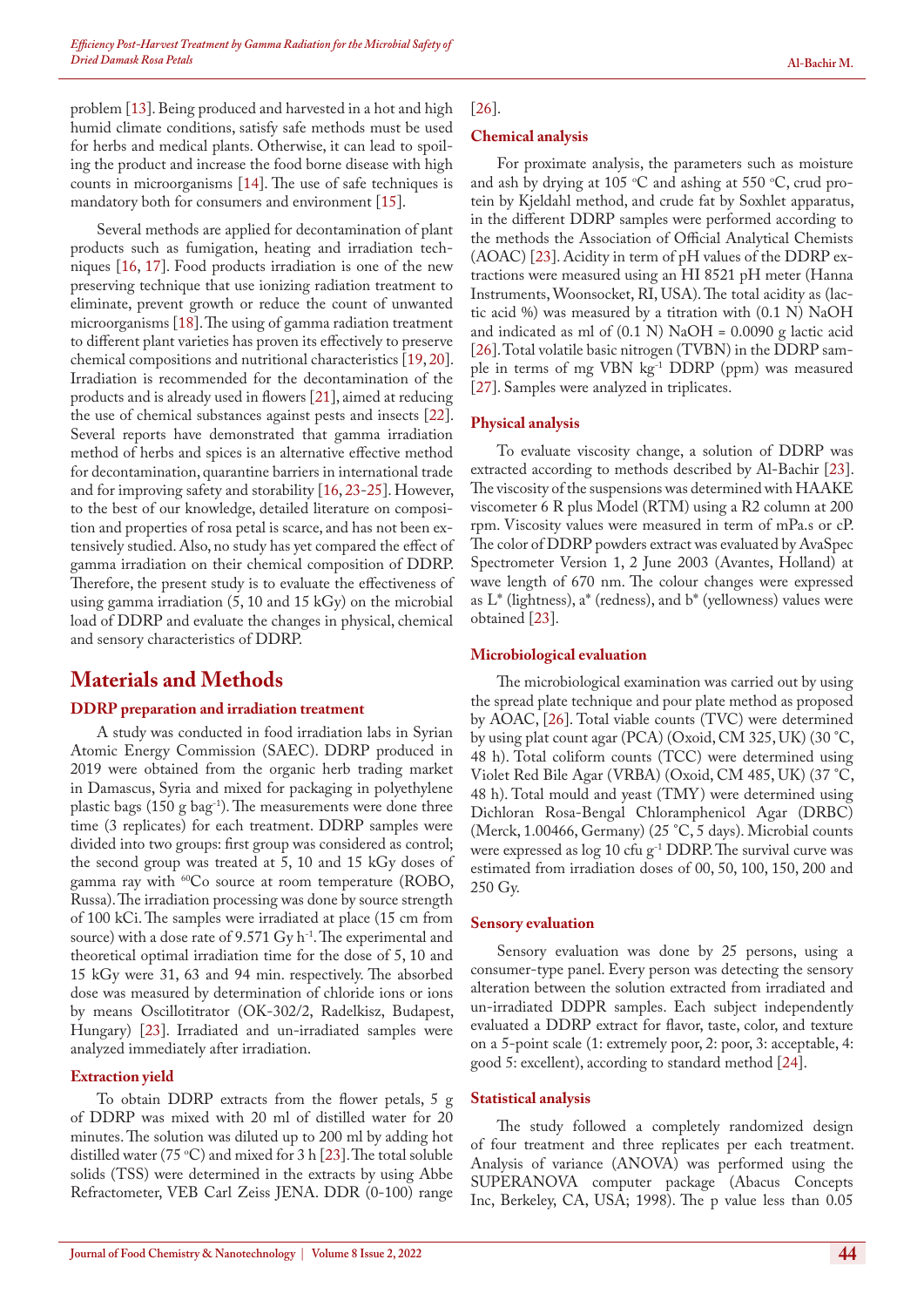were considered as statistically significant. D10 value were calculated using Cricket graph computer package (40 Valley Stream Parkway Malvern,PA 19355, 1986/87/88 Cricket Software, Copyright, Version 1.3).

### **Results and Discussion**

#### **Effect of gamma irradiation in proximate composition of DDRP**

Proximate composition of un-irradiated and irradiated DDRP is given in table 1. The present results indicated that the higher portion component compositions of the DDRP such as crude protein (9.80%) and total sugar (75.21%) of DDRF were not substantially affected by gamma irradiation. Moreover, the protein and lipid in a foodstuff have been indicated to be more resistant to radiation treatment than in the pure situation [28]. However, several researches reported that the amounts of macro-nutrients including proteins and sugar were stable against radiation treatment with medium doses (up to 10 kGy) [\[29](#page-6-5)]. The limited effect of the gamma radiation treatment on the total sugar percentages in the DDRP could be explained by the low moisture level in DDRP (7.20%). It has been showed that the concentrations of radiolytic materials releasing from the sugars exist in irradiated products are much lower when the moisture percentage is low [[30\]](#page-6-6). However, scarce information in the literatures on the composition of irradiated DDRP. Similar results on other plants indicated that that gamma radiation treatment with doses up to 10 kGy had no considered effect on protein and fiber of plant products [\[24](#page-6-3), [26\]](#page-6-0). On the other hand, a little but significant (p<0.05) different was found in comparison with the irradiated samples for moisture (7.20%), crude fat (0.96%), ash and reducing sugar (3.55%). Whereas, the crude fat content was decreased due to the increasing of reducing sugar. The total crude fat percentages decreased with increasing dosage of gamma irradiation treatment induced by increasing the metabolic reactions and hydrolyzing enzyme activity in irradiated products [\[31](#page-6-7)]. The decrease in reducing sugar could be due to the radiation-induced degradation of complex carbohydrates into simple extractable forms [[31\]](#page-6-7).

#### **Effect of gamma irradiation on DDRP color**

The color parameters of the irradiated and the control samples of DDRP including whiteness  $(L^*)$ , red colour  $(a^*)$ , yellow colour (b\*) and over all color differences ( $ΔE$ ), were measured (Table 2). The irradiated DDRP became brighter and its level of red colour (a\* value) and yellow colour (b\* value) was less intense. The irradiated samples of DDRP constantly showed not significant (p<0.05) higher whiteness ( $L^*$  value, and lower redness (a\* value) and yellowness (b\* value) than that of the non- irradiated samples. In this work, the overall differences in color (ΔE) indicated that gamma radiation treatment had not significant (p<0.05) effect on the color changes of the DDRP. There is little information available in the published studies on the effect of gamma irradiation on the color of DDRP. However, for the other plant materials, different effects of irradiation on the color of the plant fractions or its extracted solutions have been published. The color differences due to irradiation were reported by Al-Bachir [[24\]](#page-6-3) in thyme, Al-Bachir [[25\]](#page-6-4) in chamomile, and Rico et al., [[32\]](#page-6-8) in dried red pepper. Gamma radiation treatment had a slightly effect on the color indication of the dried lyceum fruit samples [33]. On other hand, Pouya et al. [\[34](#page-6-9)] reported that, the colour conservation was better in red pepper powder radiated at 5 kGy, while control sample showed colour loss. The changes in the mean values of  $a^*$  and  $b^*$  between the turmeric samples attribute to irradiation was reported to be insignificant  $(p<0.05)$  [[35\]](#page-6-10).

| <b>Treatments</b>  | Control             | 5 KGY               | <b>10 KGY</b>       | <b>15 KGY</b>      | P-level   |
|--------------------|---------------------|---------------------|---------------------|--------------------|-----------|
| Moisture (%)       | $*0.08 \pm 7.20$    | $b0.10 \pm 6.51$    | $^{4}$ 0.04 ± 7.09  | $40.11 \pm 7.19$   | **        |
| Total protein (%)  | $*0.09 \pm 9.80$    | $^40.01 \pm 9.63$   | $*0.00 \pm 9.75$    | $^{4}$ 0.28 ± 9.90 | <b>NS</b> |
| Total fat (%)      | $^{4}0.03 \pm 0.96$ | $^{40.09 \pm 0.96}$ | $b0.01 \pm 0.88$    | $0.00 \pm 0.80$    | skaje     |
| Ash $(\% )$        | $^40.02 \pm 3.88$   | $0.01 \pm 3.79$     | $0.01 \pm 3.76$     | $b0.04 \pm 3.83$   | skaje     |
| Total sugar (%)    | $2.59 \pm 75.21$    | $2.80 \pm 76.35$    | $^{4}$ 0.87 ± 75.66 | $41.27 \pm 73.91$  | <b>NS</b> |
| Reducing sugar (%) | $^40.30 \pm 3.55$   | $^40.01 \pm 3.89$   | $*0.00 \pm 2.86$    | $b$ 0.54 ± 2.86    | **        |

NS: not significant.

\*\* Significant at p<0.01.

**Table 2:** Influence of gamma irradiation treatment on color change of dried *Rosa damascena* petal (DRDP).

| Treatments                          | Control           | <b>5 KGY</b>        | <b>10 KGY</b>         | <b>15 KGY</b>      | P-level   |
|-------------------------------------|-------------------|---------------------|-----------------------|--------------------|-----------|
| L(Lightness)                        | $40.88 \pm 43.36$ | $^{4}$ 0.34 ± 43.04 | $^{40.62 \pm 44.76}$  | $45.87 \pm 45.99$  | <b>NS</b> |
| a (redness/greenness)               | 26.20             | $41.22 \pm 22.84$   | $^{4}$ 0.70 ± 25.20   | $43.58 \pm 25.16$  | NS        |
| b (yellowness/blueness)             | $43.47 \pm 25.27$ | $2.56 \pm 25.06$    | $41.22 \pm 23.90$     | $b$ 1.11 ± 24.55-  | <b>NS</b> |
| $\Delta E$ (Total color difference) | $43.15 \pm 35.97$ | $-2.18 \pm 31.34$   | $^{ab}1.50 \pm 33.92$ | $bc1.81 \pm 32.24$ | <b>NS</b> |

Different superscript uppercase letters show differences between samples (P < 0.05). NS: not significant.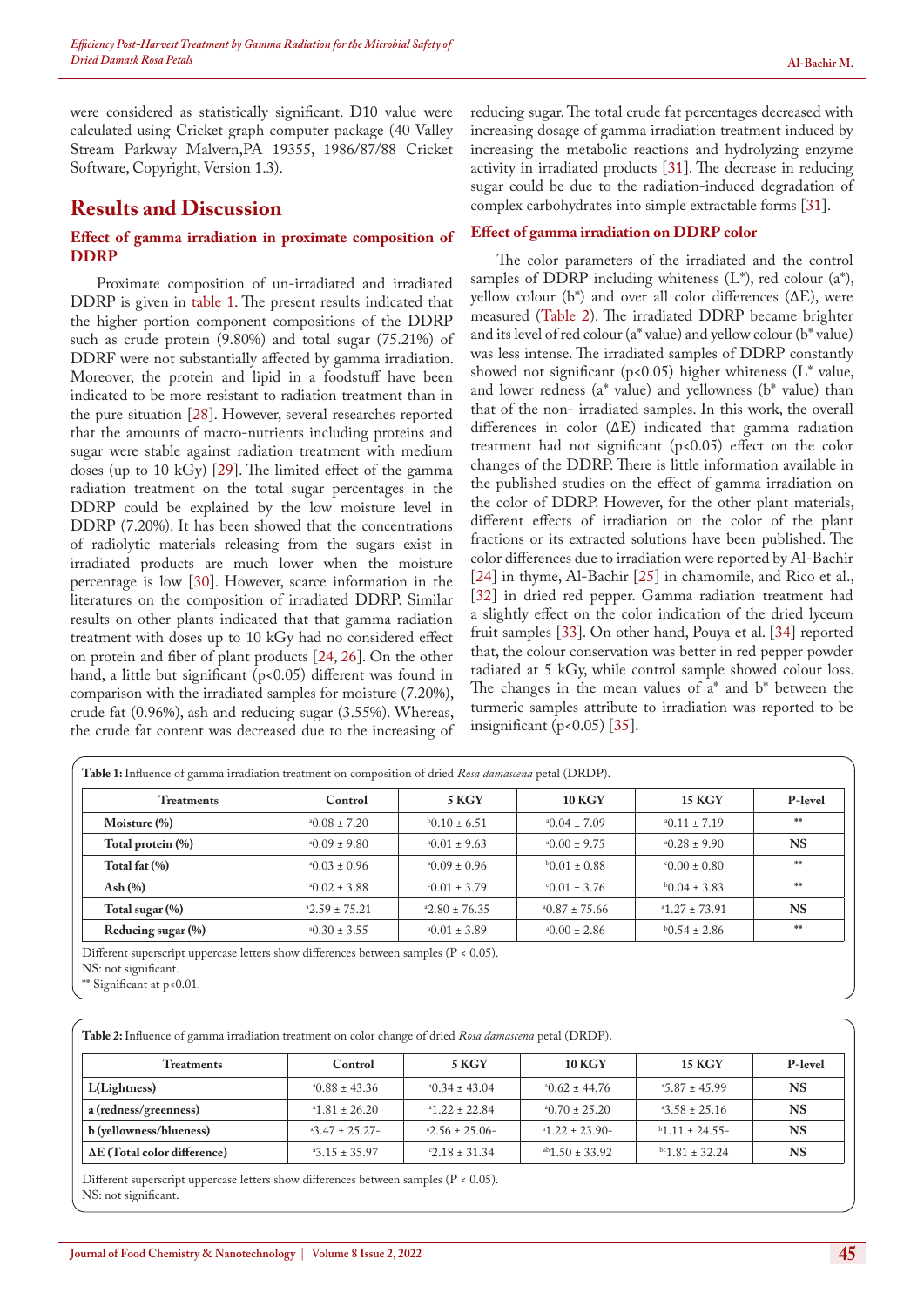#### **Effect of gamma irradiation in microbial load of DDRP**

Compared with the control sample of DDRP, all used doses of gamma radiation treatment (5, 10 and 15 kGY) decreased the total viable count (TVC), mold and yeast count (MYC), and total coliform counts (TCC) to less than 10 microbes per gram. However, the TVC, and MYC of non-irradiated DDRP were 2.92  $\pm$  0.04 log cfu g<sup>-1</sup>, and 2.10  $\pm$  0.17 log cfu g<sup>-1</sup>, respectively (Table 3). The radiation dose required to reduce the microorganisms load by one log cycle  $(D_{10})$  in DDRP were 227 and 166 Gy for the TVC and MYC respectively. It has been demonstrated that 5 kGy dose of gamma irradiation was enough to control the growth or removal of the all kinds of DDRP microorganisms. Although all irradiated DDRP samples contained no living TVC or MYC after 12 months of storage, therefore 5 kGy was enough for complete decontamination of DDRP. The effect of gamma irradiation treatment on microbial load of DDRP has not been previously evaluated, but similar results on other spices of herbs were investigated including; licorice [\[16](#page-5-10)] aniseed [\[36](#page-6-11)] chamomile [[35\]](#page-6-10), thyme [\[24](#page-6-3)]. However, high doses of gamma irradiation (higher than 10 kGy) may be needed to achieve commercial "sterility" (less than 10 microbes per gram), according to the results of previous studies.

The damage of microorganisms may due to irradiation un-direct effects induce by reactive oxygen species (ROS) produced by the radiolysis of water in irradiated medium [[22\]](#page-5-15), or in direct action, caused breaking down of important macromolecules, such as DNA and cell membranes of the organism or even causes cell death. [\[29](#page-6-5), [37\]](#page-6-12).

#### **Effect of gamma radiation treatment on TSS in DDRP solution**

Extraction yields of DDRP were measured and the results were given in table 4. The solution extracted from control sample of DDRP gave a yield as TSS of 1.77%. Statistical analysis showed that, the concentration of TSS in solution of irradiated DDRP were not significantly  $(p<0.05)$  alter from those of un-irradiated samples (Table 4). When DDRP at low moisture content (7.20%) are irradiated, the main result is a very slight difference in the number of free monosaccharides. The effect of gamma irradiation treatment on extraction yield of DDRP has not been evaluated. However, previous studies found different results for the effect of gamma irradiation process on the extraction yields of some plant materials. The same results were previously reported in extracts of some other kind of herbs irradiated with 5–20 kGy gamma irradiations, such as licorice root powder [\[16](#page-5-10)], aniseed [\[36](#page-6-11)], and chamomile

| <b>Treatments</b>     | Control                                   | 5 KGY | <b>10 KGY</b> | <b>15 KGY</b> | P-level       |
|-----------------------|-------------------------------------------|-------|---------------|---------------|---------------|
| Storage periode/Month | Total count (log <sup>10</sup> cfu.g)     |       |               |               |               |
| 0 Month               | $b0.04 \pm 2.92$                          | ND    | ND            | ND            | $\frac{1}{2}$ |
| 12 Month              | $*0.06 \pm 3.32$                          | ND    | ND            | ND            | **            |
| P-level               | $\frac{1}{2} \mathbb{E} \mathbb{E}$       |       |               |               |               |
|                       | Fungal count (log <sup>10</sup> spores.g) |       |               |               |               |
| 0 Month               | $b0.17 \pm 2.10$                          | ND    | ND            | ND            | $\frac{1}{2}$ |
| 12 Month              | $*0.04 \pm 2.67$                          | ND    | ND            | ND            | $\frac{1}{2}$ |
| P-level               | **                                        |       |               |               |               |
|                       | Total coliform (log <sup>10</sup> cfu.g)  |       |               |               |               |
| 0 Month               | ND                                        | ND    | ND            | ND            |               |
| 12 Month              | ND                                        | ND    | ND            | ND            |               |
| P-level               |                                           |       |               |               |               |

Different superscript uppercase letters show differences between samples (P < 0.05).

\*\* Significant at p<0.01.

ND: Not Detected.

| Table 4: Influence of gamma irradiation treatment on chemical properties of dried Rosa damascena petal (DRDP). |                    |                     |                     |                     |           |  |
|----------------------------------------------------------------------------------------------------------------|--------------------|---------------------|---------------------|---------------------|-----------|--|
| <b>Treatments</b>                                                                                              | Control            | 5 KGY               | <b>10 KGY</b>       | <b>15 KGY</b>       | P-level   |  |
| Total soluble solid (°Brix)                                                                                    | $^40.15 \pm 1.77$  | $*0.06 \pm 1.77$    | $^{4}$ 0.10 ± 1.80  | $^{40.06 \pm 1.77}$ | <b>NS</b> |  |
| Total acidity (% Lactic acid)                                                                                  | $^40.03 \pm 0.77$  | $^{4}$ 0.01 ± 0.75  | $^{4}0.02 \pm 0.79$ | $^{4}$ 0.04 ± 0.77  | <b>NS</b> |  |
| PH value                                                                                                       | $^{4}$ 0.04 ± 5.06 | $^{4}0.03 \pm 5.06$ | $^{4}0.03 \pm 5.04$ | $^{4}$ 0.04 ± 5.06  | <b>NS</b> |  |
| Volatile basic nitrogen (ppm)                                                                                  | $^{4}$ 0.62 ± 6.11 | $41.07 \pm 5.35$    | $41.24 \pm 5.74$    | $^{4}$ 0.62 ± 4.67  | <b>NS</b> |  |
| Viscosity (mP.Sc)                                                                                              | $*0.58 \pm 21.67$  | $*1.00 \pm 22.00$   | $*1.00 \pm 22.00$   | $*1.53 \pm 21.67$   | <b>NS</b> |  |

Different superscript uppercase letters show differences between samples (P < 0.05). NS: not significant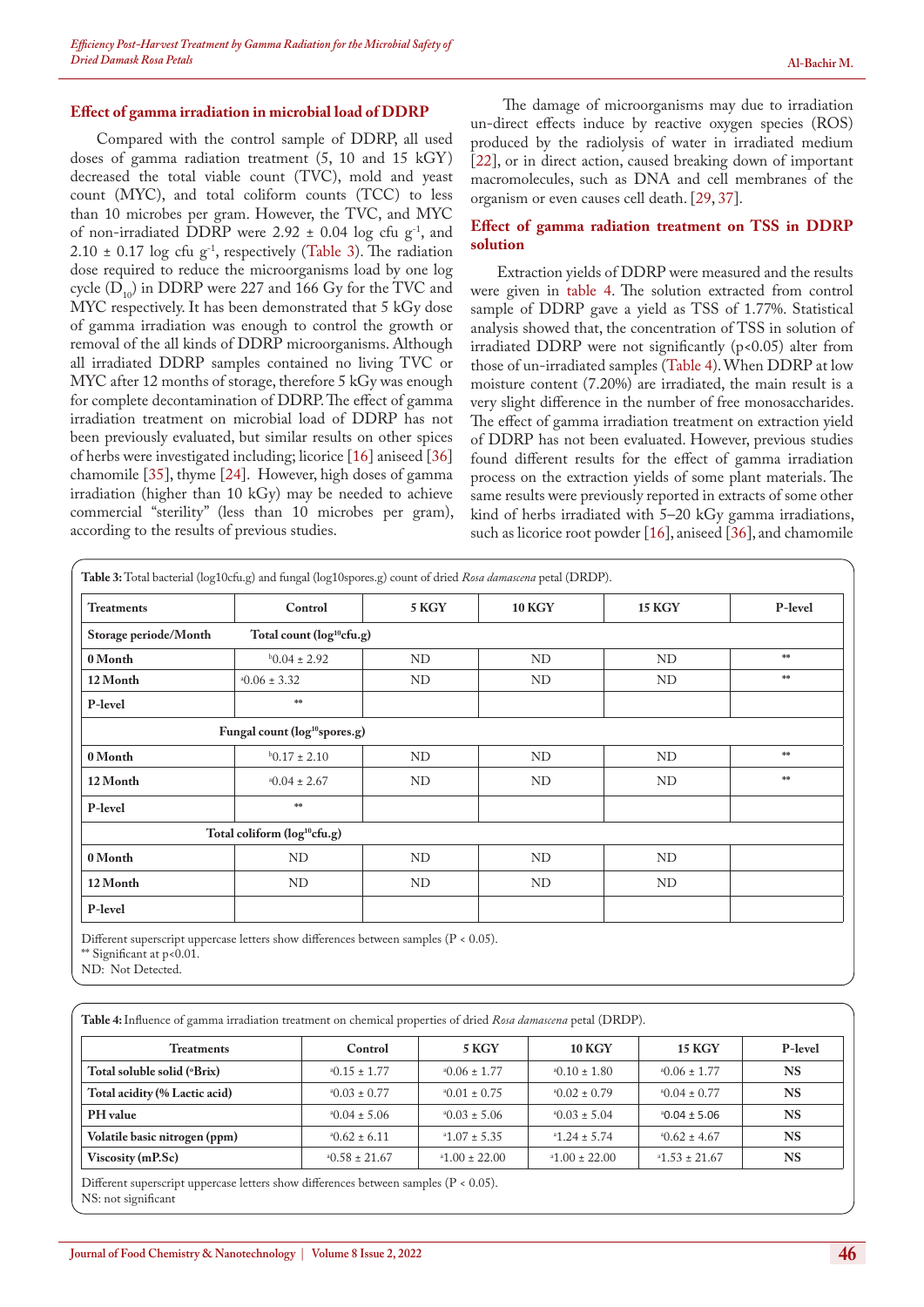[[23\]](#page-6-13). Also, gamma irradiation process led to the increase the extraction yield of several kinds of medical herbs with the increase in radiation doses [\[38](#page-6-14)]. In contrast of our results, Polovka and Suhaj [39] showed small reduction in extraction yield of caraway treated with high doses of gamma irradiation (30 kGy). The increase in the dry weights of extracted solutions due to irradiation treatment might be attributing to break down of some high molecular weight substances, and modifying these substances from non-soluble to soluble forms in the test solutions [\[40](#page-6-15)]. The contrast in increase the extraction yield comparing to that published in the literatures may be attributing to the alteration in chemical composition of the tested plants [[38\]](#page-6-14).

#### **Effect of gamma irradiation on total acidity and pH value of DDRP extract**

The results of the effect of gamma irradiation on total acidity and pH value of DDRP extract are listed in table 4. The total acidity (TA) and pH value of the water solution extracted from the control samples of DDRP was 0.77% and 5.06 respectively. The TA and pH value are one of the main factors influencing the quality of medicine. It always controls many chemical and microbiological reactions [\[41](#page-6-16)]. When the TA and pH value is low (presence of acidic substances), the bacterial count could be low, but at neutral or higher TA and pH value, the level of contamination of the herbal preparations could be observed to be higher. This suggests that a neutral or alkaline TA and pH favored high contamination levels of the herbal preparation. This agrees with observation that bacterial growth is optimal at more or less natural pH, around pH 5.0- 8.5 [[42\]](#page-6-17).

Regarding TA and pH value, not significant (p>0.05) alterations were detected between un-irradiated and irradiated samples. Total acidity of the extract produced from DDRP irradiated with 0, 5, 10 and 15 kGy was 0.77, 0.75, 0.79, and 0.77 respectively. Whereas, the pH values of the solution prepared from irradiated DDRP with 0, 5, 10 and 15 kGy were 5.06, 5.06, 5.04, and 5.06, respectively (Table 4). Previous studies reported that irradiation process with dose up to 10 kGy did not significantly affect on the pH value of the dried red pepper [[32\]](#page-6-8). No significant differences in pH value of lycium fruit were determined due to gamma irradiation treatment with 4, 8 and 15 kGy [33]. Also, pH value of four medical herbals, namely, Rosa, guggul, chirata and gulvel and four medical plant formulations were not affected by processing with 10kGy of gamma irradiation [\[17](#page-5-11)]. Increased acidity of irradiated organic plant materials may be attributing to a degradation of organic acids substances, and it might be

due to the production of carboxylic groups [\[43](#page-6-18)].

#### **Effect of gamma irradiation treatment on TVBN of DDRP extract**

The effect of different doses of gamma irradiation treatment (5, 10 and 15 kGy) on TVBN contents of DDRP is shown in table 4. The data demonstrated that the concentration of the TVBN in control sample of DDRP was 6.11 g TVBN/ kg (part per million, ppm). There were no significant  $(p>0.05)$ alterations in the concentration of TVBN between irradiated and un-irradiated DDRP samples. These results are in agreement with previous results in faba bean [[44\]](#page-6-19), and loquat kernel [\[29](#page-6-5)], they found that gamma irradiation treatment had no significant effect on the TVBN concentration of faba bean and loquat kernel.

The concentration of some volatile substances increased, whereas the concentration of a few other main substances decreased after irradiation due to the high sensitivity of hydrocarbon compounds to irradiation process [45]. The TVBN is connected with protein breakdown, and the reported increases may be due to the production of ammonia or other basic substances due to activity of microorganisms [[31\]](#page-6-7).

#### **Effect of gamma irradiation on viscosity of DDRP extract**

The effect of gamma irradiation treatment on the relative viscosity of DDRP extracted solutions are shown in table 4. The viscosity of the solution extracted from control sample of DDPR was (21.67 m.Pa.S). Irradiation treatment with 5kGy, 10 kGy and 15 kGy of gamma irradiation had no real effect on viscosity. In agreement with our results, Al-Bachir [[23\]](#page-6-13) reported that, the viscosity of the solution extracted from control samples of chamomile was 60 m.Pa.S, and irradiation with 10 kGy of gamma irradiation had no significant effect on viscosity of chamomile extract. The effect of irradiation treatment seems to be connected to the degradation of starch in irradiated spices [[23\]](#page-6-13). The previous experiments in our labs showed that, irradiation treatment with 5, 10, 15, and 20 kGy doses of gamma ray decreased significantly (p>0.05) the viscosity of licorice root extracts comparing with control [[46\]](#page-6-20).

#### **Effect of gamma irradiation in sensorial properties of DDRP extract**

Sensory evaluation data as affected by gamma irradiation are presented in table 5. The extract of control samples of DDRP showed score of 2.83, 2.69, 2.86 and 3.52 for flavor, taste, color, and aroma respectively. Moreover, the flavor, taste, color, and aroma of DDRP extract was not affected by used gamma irradiation doses (5, 10 and 15 kGy). There

| <b>Treatments</b> | Control            | 5 KGY              | <b>10 KGY</b>       | <b>15 KGY</b>    | P-level   |
|-------------------|--------------------|--------------------|---------------------|------------------|-----------|
| Flavor            | $2.17 \pm 2.83$    | $2.72$ $+ 2.72$    | $*1.33 \pm 2.55$    | $21.32 \pm 2.66$ | <b>NS</b> |
| <b>Taste</b>      | $^40.97 \pm 2.69$  | $^{4}$ 0.94 ± 2.66 | $^{4}$ 0.94 ± 2.38  | 2.52             | <b>NS</b> |
| Color             | $^{4}$ 0.99 ± 2.86 | $41.09 \pm 2.86$   | $^{4}$ (1.99 ± 2.52 | $2.08 \pm 2.66$  | <b>NS</b> |
| <b>Texture</b>    | $^40.99 \pm 3.52$  | $^40.98 \pm 3.38$  | $41.20 \pm 3.17$    | $*1.07 \pm 3.28$ | <b>NS</b> |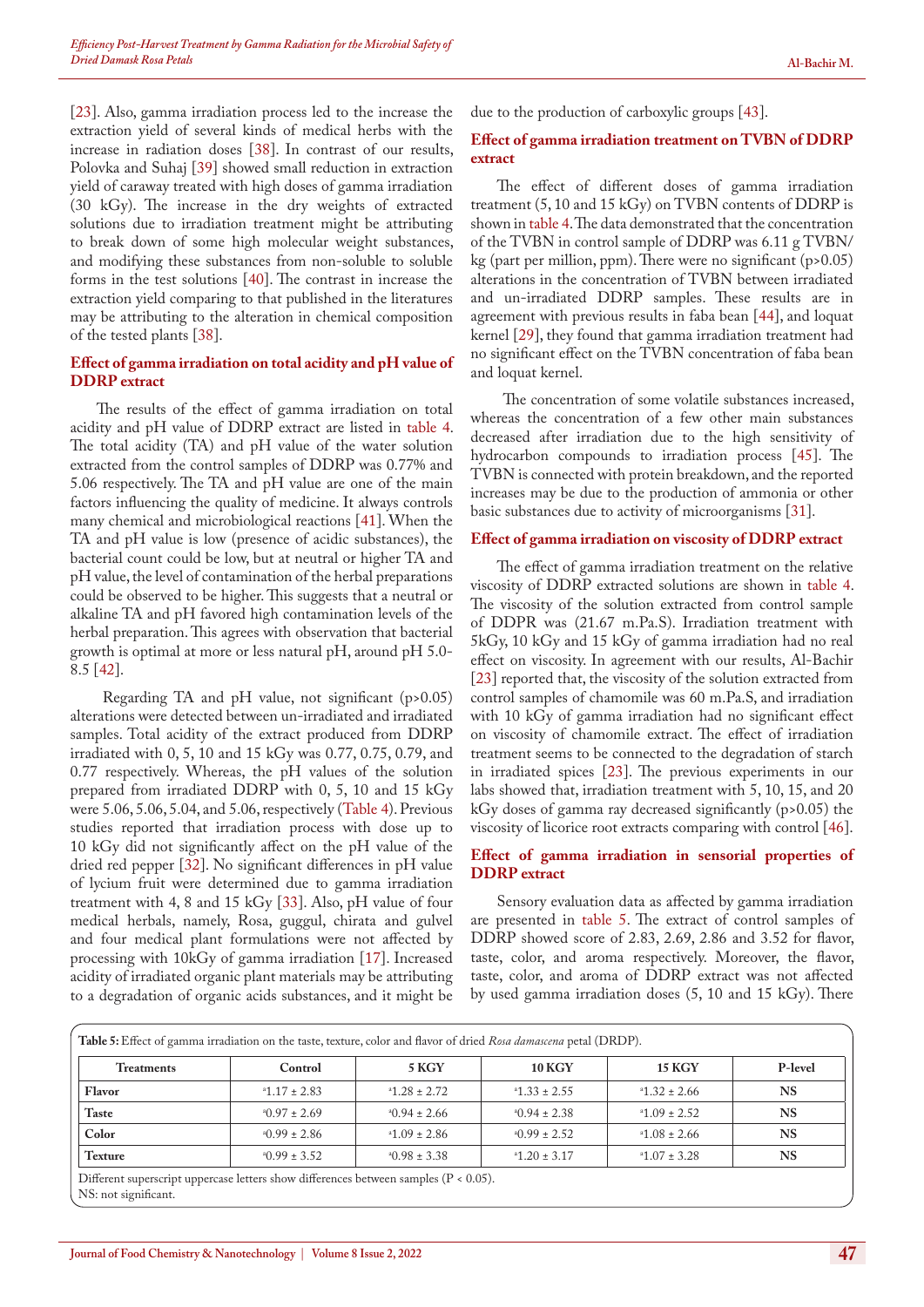is no information available in the literature on the effect of gamma irradiation on the sensory characteristics of DDRP. However, several authors have indicated the effect of gamma irradiation treatment on the sensory characteristics of other kind of medical herpes and spices. Rahman et al. [[47\]](#page-6-21) studied sensory attributes for irradiated and non-irradiated red chilli. The attribute from the sensory panelists observed that both radiated and control samples had insignificant difference and were acceptable in terms of sensory attributes including colour, texture, and flavour. Similar results were also reported by Jung et al. [[48\]](#page-6-22). The researcher observed sensory scores odor was slightly affected for radiated red pepper [[32\]](#page-6-8). Our group determined the effect of gamma irradiation treatment on licorice [\[49](#page-6-1)], chamomile [[23\]](#page-6-13), and thyme meal [24]. The results of those studies reported that gamma irradiation of licorice root powders and aniseed at dose of 10 kGy conserved the sensorial characteristics of its extract unchanged. Park et al., [\[50](#page-6-23)] stated that the use of 10 kGy of gamma irradiation should be applying for reducing or eliminating microorganisms' populations with no undesirable effect on property and most of sensorial attribute (color, chewiness, and taste).

### **Conclusion**

Gamma irradiation can be used for the decontamination of microorganisms such TVC, TMYC, and TCC in DDRP. A dose of 5 kGy can inactivate all kinds of microorganisms immediately after exposure to gamma irradiation. The applied dose (5, 10 and 15 kGy) of gamma irradiation treatment did not induce any significant differences in the physico-chemical characteristics and sensorial properties of the DDRP.

## **Acknowledgements**

The author wishes to express deep appreciation to the Director General of the AECS and the staff member working in labs of food irradiation division.

## **Conflict of Interest**

The author reports no conflict of interest, and he is responsible for the content of the manuscript.

#### **References**

- <span id="page-5-0"></span>1. [Alnukari SS. 2020. Anti-Lipase Activity of](https://ejchem.journals.ekb.eg/article_43457.html) *Rosa damascena* Extracts. *Egyptian [Journal of Chemistry](https://ejchem.journals.ekb.eg/article_43457.html)* 63(3): 861-865.[https://doi.org/10.21608/](https://doi.org/10.21608/EJCHEM.2019.10388.1686) [EJCHEM.2019.10388.1686](https://doi.org/10.21608/EJCHEM.2019.10388.1686)
- 2. [Senapati SK, Rout GR. 2008. Study of culture conditions for improved](https://www.agriculturejournals.cz/publicFiles/00764.pdf)  [micro-propagation of hybrid rosa.](https://www.agriculturejournals.cz/publicFiles/00764.pdf) *Hort Sci* 35(1): 27-34.
- <span id="page-5-1"></span>3. Al-Garni AA, Rahimulddin SA, Doghaither HAA, Al-Harbi HA, Ulfat M. 2017. Evaluation of the antioxidant activities of aqueous extracts of fresh madeni rosa petals. *Int J Sci Nat* 8(3): 461-468.
- <span id="page-5-2"></span>4. [Masek A, Latos M, Chrzescijanska E, Zaborski M. 2017. Antioxidant](http://www.electrochemsci.org/papers/vol12/121110994.pdf)  properties of rosa extract (*Rosa villosa* [L.\) measured using electrochem](http://www.electrochemsci.org/papers/vol12/121110994.pdf)[ical and UV/Vis spectrophotometric methods.](http://www.electrochemsci.org/papers/vol12/121110994.pdf) *Int J Electrochem Sci* 14: [10994-1005.](http://www.electrochemsci.org/papers/vol12/121110994.pdf) <https://doi.org/10.20964/2017.11.72>
- <span id="page-5-3"></span>5. [Coruh S, Ercisli S. 2010. Interactions between galling insects and plant](https://academicjournals.org/article/article1380639524_Coruh and Ercisli.pdf)  [total phenolic contents in](https://academicjournals.org/article/article1380639524_Coruh and Ercisli.pdf) *Rosa canina* L. genotypes. *Scientific Research and Essays* [5\(14\): 1935-1937.](https://academicjournals.org/article/article1380639524_Coruh and Ercisli.pdf)
- 6. Mahboubi M. 2016. *Rosa damascena* [as holy ancient herb with nov](https://pubmed.ncbi.nlm.nih.gov/26870673/)el applications. *[J Tradit Complement Med](https://pubmed.ncbi.nlm.nih.gov/26870673/)* 6(1): 10-6. [https://doi.](https://doi.org/10.1016/j.jtcme.2015.09.005)

[org/10.1016/j.jtcme.2015.09.005](https://doi.org/10.1016/j.jtcme.2015.09.005).

- 7. [Koczka N, Stefanovits-Banyai E, Ombódi A. 2018. Total polyphenol](https://pubmed.ncbi.nlm.nih.gov/30081545/)  [content and antioxidant capacity of rosahips of some rosa species.](https://pubmed.ncbi.nlm.nih.gov/30081545/) *Med[icines \(Basel\)](https://pubmed.ncbi.nlm.nih.gov/30081545/)* 5(3): 84. <https://doi.org/10.3390/medicines5030084>
- <span id="page-5-4"></span>8. [Akrama M, Riazb M, Munirc N, Akhterd N, Zafare S, et al. 2020.](https://pubmed.ncbi.nlm.nih.gov/31709541/)  [Chemical constituents, experimental and clinical pharmacology of](https://pubmed.ncbi.nlm.nih.gov/31709541/)  *Rosa damascena*[: a literature review.](https://pubmed.ncbi.nlm.nih.gov/31709541/) *J Pharm Pharmacol* 72(2): 161-174. <https://doi.org/10.1111/jphp.13185>
- 9. [Nabimeybodi R, Zareshahi R, Tansaz M, Dastjerdi MV, Hajmehdi](https://pubmed.ncbi.nlm.nih.gov/32184855/)[poor H. 2019. Scientific evaluation of medicinal plants used for the](https://pubmed.ncbi.nlm.nih.gov/32184855/)  treatment of cervicitis (*Qorohe- Rahem*[\) in Iranian traditional medi](https://pubmed.ncbi.nlm.nih.gov/32184855/)cine. *Iran J Pharm Res* [18\(4\): 1884-1901.](https://pubmed.ncbi.nlm.nih.gov/32184855/) [https://doi.org/10.22037/](https://doi.org/10.22037/ijpr.2019.1100852) [ijpr.2019.1100852](https://doi.org/10.22037/ijpr.2019.1100852)
- <span id="page-5-5"></span>10. [Ortiz-de la Tabla V, Gutierrez F. 2019. Cervicitis: etiology, diagnosis](https://pubmed.ncbi.nlm.nih.gov/30630634/)  and treatment. *[Enferm Infecc Microbiol Clin \(Engl Ed\)](https://pubmed.ncbi.nlm.nih.gov/30630634/)* 37(10): 661-667. <https://doi.org/10.1016/j.eimc.2018.12.004>
- <span id="page-5-6"></span>11. [Atanasova T, Kakalova M, Stefanof L, Petkova M, Stoyanova A, et al.](https://nuft.edu.ua/doi/doc/ufj/2016/3/8.pdf)  [2016. Chemical composition of essential oil from](https://nuft.edu.ua/doi/doc/ufj/2016/3/8.pdf) *Rosa damascena* mill., [growing in new region of Bulgaria.](https://nuft.edu.ua/doi/doc/ufj/2016/3/8.pdf) *Ukrainian Food Journal* 5(3): 492- [498.](https://nuft.edu.ua/doi/doc/ufj/2016/3/8.pdf)
- <span id="page-5-7"></span>12. [Boskabady HH, Shafei MN, Saberi Z, Amini S. 2011. Pharmacological](https://pubmed.ncbi.nlm.nih.gov/23493250/)  Effects of *Rosa damascena*. *[Iran J Basic Med Sci](https://pubmed.ncbi.nlm.nih.gov/23493250/)* 14(4): 295-307.
- <span id="page-5-8"></span>13. [Lung HM, Cheng YC, Chang YH, Huang HW, Yang BB, et al.](https://doi.org/10.1016/j.tifs.2015.03.005)  [2015. Microbial decontamination of food by electron beam irradia](https://doi.org/10.1016/j.tifs.2015.03.005)tion. *[Trends Food Sci Technol](https://doi.org/10.1016/j.tifs.2015.03.005)* 44(1): 66-78. [https://doi.org/10.1016/j.](https://doi.org/10.1016/j.tifs.2015.03.005) [tifs.2015.03.005](https://doi.org/10.1016/j.tifs.2015.03.005)
- 14. [Zweifel C, Stephan R. 2012. Spices and herbs as source of Salmonel](https://www.sciencedirect.com/science/article/abs/pii/S0963996911001268)[la-related food borne diseases.](https://www.sciencedirect.com/science/article/abs/pii/S0963996911001268) *Food Res Int* 45(2): 765–769. [https://doi.](https://doi.org/10.1016/j.foodres.2011.02.024) [org/10.1016/j.foodres.2011.02.024](https://doi.org/10.1016/j.foodres.2011.02.024)
- <span id="page-5-9"></span>15. [Machhour H, Hadrami IE, Imziln B, Mouhib M, Mahrouz M. 2011.](https://www.sciencedirect.com/science/article/abs/pii/S0969806X10004317)  [Microbial decontamination by low dose gamma irradiation and its im](https://www.sciencedirect.com/science/article/abs/pii/S0969806X10004317)[pact on the physico-chemical quality of peppermint \(](https://www.sciencedirect.com/science/article/abs/pii/S0969806X10004317)*Mentha piperita*). *[Radiat Phys Chem](https://www.sciencedirect.com/science/article/abs/pii/S0969806X10004317)* 80(4): 604-607. [https://doi.org/10.1016/j.radphy](https://doi.org/10.1016/j.radphyschem.2010.11.002)[schem.2010.11.002](https://doi.org/10.1016/j.radphyschem.2010.11.002)
- <span id="page-5-10"></span>16. [AL-Bachir M, Al-Adawi MA. 2015. Comparative effect of irradiation](https://pubmed.ncbi.nlm.nih.gov/25052902/)  [and heating on the microbiological properties of licorice \(](https://pubmed.ncbi.nlm.nih.gov/25052902/)*Glycyrrhiza glabra* [L.\) root powders.](https://pubmed.ncbi.nlm.nih.gov/25052902/) *Int J Radiat Biol* 91(1): 112-116. [https://doi.or](https://doi.org/10.3109/09553002.2014.944284) [g/10.3109/09553002.2014.944284](https://doi.org/10.3109/09553002.2014.944284)
- <span id="page-5-11"></span>17. [Kumar S, Gautam S, Pwar S, Sharma A. 2010. Microbial decontamina](https://www.sciencedirect.com/science/article/abs/pii/S0308814609008437)[tion of medicinally important herbals using gamma radiation and their](https://www.sciencedirect.com/science/article/abs/pii/S0308814609008437)  [biochemical characterization.](https://www.sciencedirect.com/science/article/abs/pii/S0308814609008437) *Food Chem* 119(1): 328-335. [https://doi.](https://doi.org/10.1016/j.foodchem.2009.06.034) [org/10.1016/j.foodchem.2009.06.034](https://doi.org/10.1016/j.foodchem.2009.06.034)
- <span id="page-5-12"></span>18. [Balakrishnan N, Yusop S, Rahman IA, Dauqan E, Abdullah A. 2022.](https://www.mdpi.com/2304-8158/11/1/91)  [Efficacy of gamma irradiation in improving the microbial and physi](https://www.mdpi.com/2304-8158/11/1/91)[cal quality properties of dried chillies \(](https://www.mdpi.com/2304-8158/11/1/91)*Capsicum annuum* L.): a review. *Foods* [11\(1\): 91.](https://www.mdpi.com/2304-8158/11/1/91) <https://doi.org/10.3390/foods11010091>
- <span id="page-5-13"></span>19. [Pinela J, Barreira JCM, Barros L, Cabo Verde S, Antonio AL, et al.](https://pubmed.ncbi.nlm.nih.gov/27041297/)  [2016. Suitability of gamma irradiation forpreserving fresh-cut water](https://pubmed.ncbi.nlm.nih.gov/27041297/)[cress quality during cold storage.](https://pubmed.ncbi.nlm.nih.gov/27041297/) *Food Chem* 206: 50-58. [https://doi.](https://doi.org/10.1016/j.foodchem.2016.03.050) [org/10.1016/j.foodchem.2016.03.050](https://doi.org/10.1016/j.foodchem.2016.03.050)
- <span id="page-5-14"></span>20. [Odai BT, Tano-Debrah K, Addo KK, Saalia FK, Akyeh LM. 2019. Ef](https://academic.oup.com/fqs/article/3/4/265/5667890)[fect of gamma radiation and storage at 4 °C on the inactivation of](https://academic.oup.com/fqs/article/3/4/265/5667890) *Liste[ria monocytogenes, Escherichia coli and Salmonella enteric](https://academic.oup.com/fqs/article/3/4/265/5667890)* Typhimurium in Legon-18 pepper (*Capsicum annuum*) powder. *[Food Quality and Safety](https://academic.oup.com/fqs/article/3/4/265/5667890)* [3\(4\): 265-272.](https://academic.oup.com/fqs/article/3/4/265/5667890) <https://doi.org/10.1093/fqsafe/fyz026>
- 21. [Villavicencio ALCH, Heleno SA, Calhelha RC, Santos-Buelga C,](https://www.sciencedirect.com/science/article/abs/pii/S0308814617314280)  [Barros L, et al. 2018. The influence of electron beam radiation in the](https://www.sciencedirect.com/science/article/abs/pii/S0308814617314280)  [nutritional value, chemical composition and bioactivities of edible](https://www.sciencedirect.com/science/article/abs/pii/S0308814617314280)  flowers of *Bauhinia variegata* [L. var. candida alba Buch. -Ham from](https://www.sciencedirect.com/science/article/abs/pii/S0308814617314280)  Brazil. *Food Chem* [241\(1\): 163-170.](https://www.sciencedirect.com/science/article/abs/pii/S0308814617314280) [https://doi.org/10.1016/j.food](https://doi.org/10.1016/j.foodchem.2017.08.093)[chem.2017.08.093](https://doi.org/10.1016/j.foodchem.2017.08.093)
- <span id="page-5-15"></span>22. [Ihsanullah I, Rashid A. 2017. Current activities in food irradiation as a](https://www.sciencedirect.com/science/article/abs/pii/S0956713516301165)  [sanitary and phytosanitary treatment in the Asia and the pacific region](https://www.sciencedirect.com/science/article/abs/pii/S0956713516301165)  [and a comparison with advanced countries.](https://www.sciencedirect.com/science/article/abs/pii/S0956713516301165) *Food Control* 72(B): 345- [359.](https://www.sciencedirect.com/science/article/abs/pii/S0956713516301165) <https://doi.org/10.1016/j.foodcont.2016.03.011>